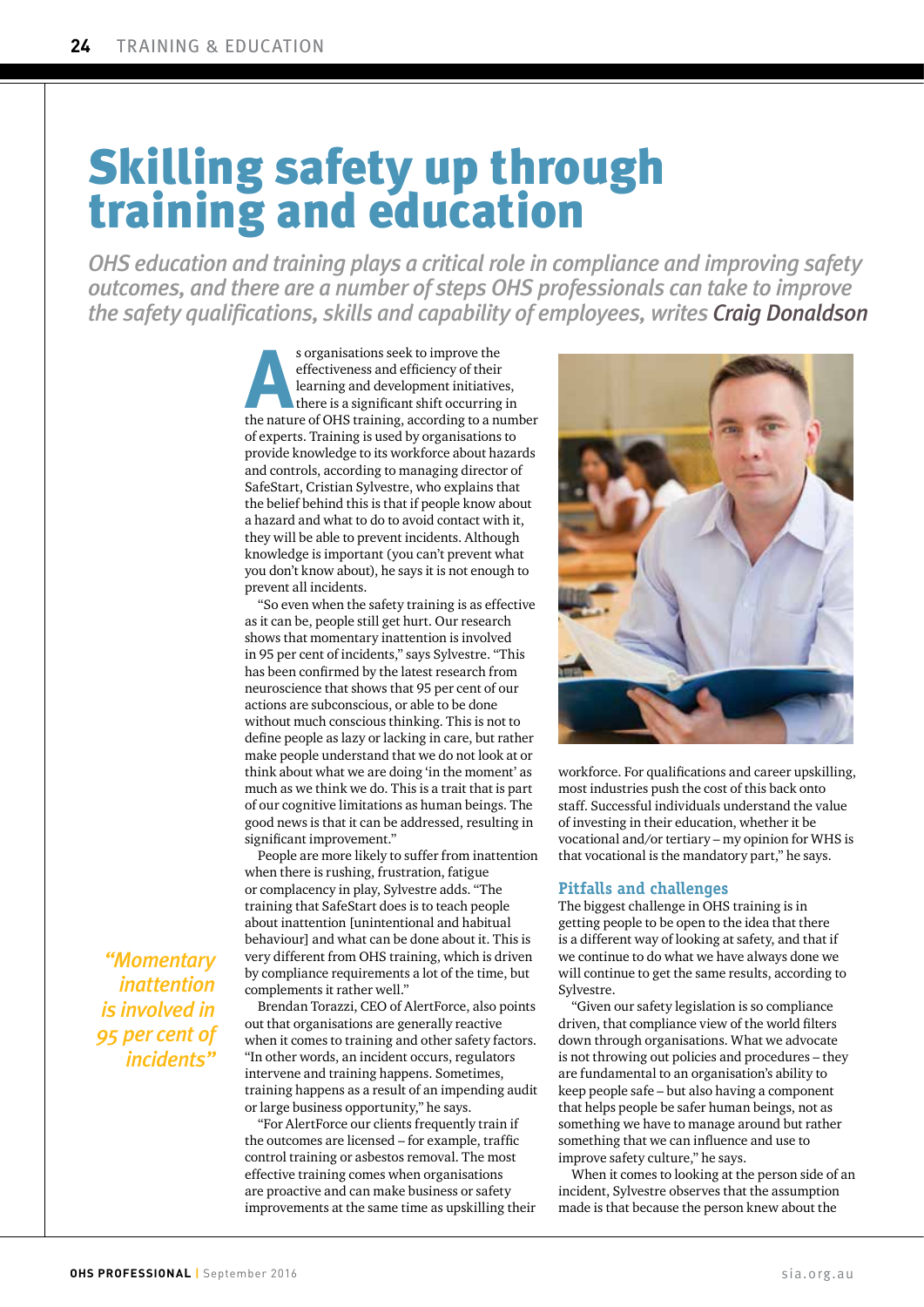hazard and control, they must have deliberately chosen to violate the rule, procedure or behaviour. However, what organisations do not always appreciate is that the latest neuroscience is discovering that states of mind like rushing, frustration, fatigue or complacency alter the functionality of the brain. "For instance, research at the Harvard School of Medicine showed that high levels of noradrenalin and cortisol released during stressful periods actually 'shut down' our rational and executive brain functions, leaving us exposed to more impulsive behaviour," he says.

"The good news is that there are proven techniques to help people deal better with the four states of mind, but these need to be practised so they can be brought into play when needed. Assuming people's actions are deliberate is very 'black and white' and easy to deal with; either retrain the person, counsel or discipline them. What is far more effective, however, is to help the person understand what was going on with them at the time and use that information to get them to improve a personal safety skill."

Making sure organisations get the right training is also another pitfall, according to Torazzi, who often sees training purchase decisions made – with the wrong training being purchased (such as an awareness course that needs to be nationally recognised). "When unions or regulators get involved, almost every time they will require a

### *"Overtraining as well as undertraining can be an issue, and getting the right balance between the two is critical to get a return on investment"*

nationally recognised program because it has been benchmarked to the Australian Qualifications Framework. In just about all cases there will be nationally recognised programs available. There are, of course, exceptions to this such as five-day health and safety representative training and some other niche industry such as International Maritime Dangerous Goods training [IMDG training required by AMSA]," says Torazzi.

"Another challenge, of course, is identifying the right people in the organisation to be trained – overtraining as well as undertraining can be an issue, and getting the right balance between the two is critical to get a return on investment."

#### **Trends and developments in OHS training**

Sylvestre is noticing a move towards "topdown" initiatives – usually referred to as safety leadership or safety culture programs, driven from the top. This is undoubtedly important, because people are influenced by what their leaders pay attention to, he explains. "We are seeing leadership teams more engaged in safety and wanting to improve results. What needs to



# **READY TO TAKE THAT NEXT STEP IN YOUR CAREER?**

Monash University's Graduate Diploma and Master of Occupational and Environmental Health are internationally recognised qualifications with a reputation for excellence in teaching and outstanding graduates. Both courses are accredited by the Australian OHS Education Accreditation Board.

Preparing students with the knowledge and skills necessary to assess, control and reduce workplace hazards and risks, these dynamic courses offer great teaching flexibility including online classes.

**ENROL TODAY AND PROPEL YOUR CAREER** Phone: +61 03 9903 0563 Email: pgradeng@monash.edu coeh.monash.org

**MONASH**<br>University

CRICOS provider: Monash University 00008C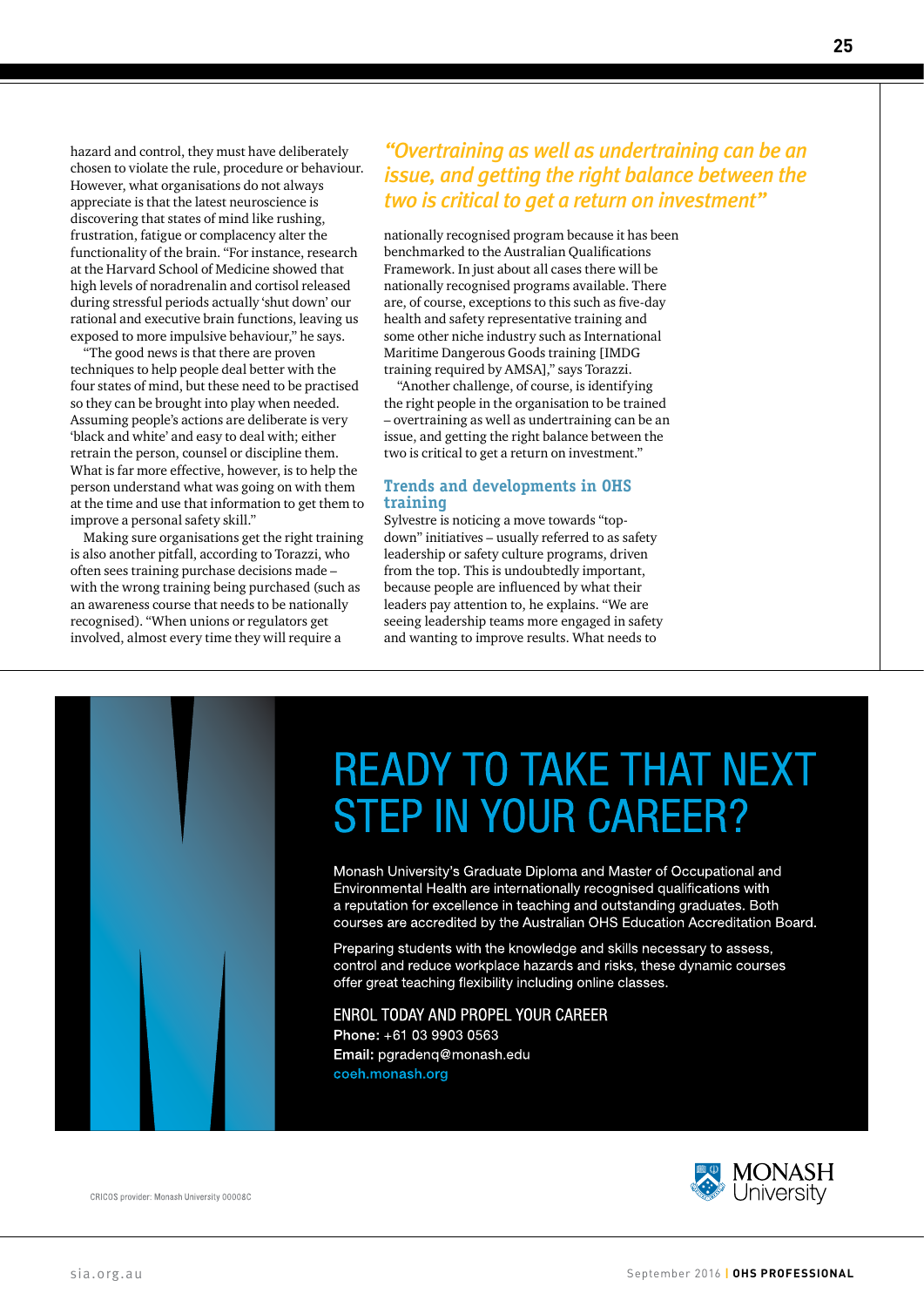### *"The most effective training comes when organisations are proactive and can make business or safety improvements at the same time as upskilling their workforce"*

happen is for that passion to be instilled across all levels, not just in the leadership group," says Sylvestre.

"We are also noticing an increase in online learning systems, which are particularly favoured in industries where time is in short supply. Online learning gives participants access to large amounts of knowledge at their own pace and certainly has its benefits. What we know, however, is that safety is not just about the knowledge people accumulate, but more importantly, it is about what they do. What still needs to be determined is how effective online learning is at embedding knowledge and translating it into action."

Torazzi observes that most organisations will require a minimum of a Diploma of WHS for health and safety professional roles. "We see many individuals standing out by rounding out their education with a Diploma of Quality Auditing. There is also a huge opportunity available for those who gain these formal qualifications along with other ticket training. For example, in NSW at the moment there are so many infrastructure programs going, traffic control work is going through the roof – there simply are not enough workers. These workers of course need to be managed, so individuals need to look at niches within health and safety to get work," he says.

#### **Drivers of change**

In short, every organisation is looking to get more effective and more efficient, according to Sylvestre, who observes that modern-day safety requirements are considerable. "Very few organisations that we have spoken to consider themselves at the end of their safety journey," he says.

"What is becoming evidently clear, however, is that having a robust safety management system and a strong commitment to safety by the leadership group is not enough to prevent all incidents. There is still more that needs to be done. The next area of focus is to understand how people's brains actually function, what cognitive limitations we have and what can be done to compensate for those limitations."

Most safety professionals understand that people's unintentional mistakes play a significant role in many incidents. However, Sylvestre says the real question is what to do about it. "One avenue is to compensate for our cognitive limitations by reducing the amount of influence that humans can have on a process – we can continue to automate systems, etcetera. Our solution is to help people deal with their cognitive limitations and engage them to have more control over their own personal safety."

Depending on the state or territory, Torazzi says there is a range of drivers with regards to OHS training trends and developments. "In NSW it's just the sheer amount of work, with NBN upgrades and rollouts north of Sydney, highway upgrades or light rail projects. In Queensland the market is going through change because of where the industry cycle is with mining, however, many companies are now outsourcing

## **A primer on first aid training**

While Australian organisations are conducting first aid training for their staff year in and year out, research shows that less than one in three Australian employees feel confident to perform first aid in a workplace emergency, according to Nikki Jurcutz, the CEO of Hero HQ, a nationally recognised first aid training organisation. Jurcutz was working as a paramedic when she first noticed the lack of skilled first aiders in the community, and she was continuously being called into workplaces where first aid treatment could have potentially changed the outcome of a patient, and saw firsthand the impact of first aiders who were not confident in their knowledge or skills.

The Australian Bureau of Statistics data reports that the average workplace injury rates are an astonishing 58 per 1000 workers, yet few businesses are first aid ready, she says. "It is integral for organisations to

seek out first aid providers that are not only offering your business compliance but are offering training that is of the highest quality. Organisations should take into consideration the calibre of the educators and resources, rather than selecting a provider based purely on price," she says.

There have been a number of recent developments in first aid training, and Jurcutz points to the emergence of innovative technologies such as online learning, with Brayden Manikins and app-based resources impacting the way in which first aid training organisations are delivering their service. "Organisations should look out for providers who are integrating these innovative technologies into their processes and procedures, as this generally means a more streamlined and effective service for their clients," she says.

"Quality providers are opting to take a

more holistic approach to their clients' training requirements by tailoring content specific to their workplace, taking into account previous first aid incidents when delivering the service and tracking staff's requirements to ensure compliancy is met. A holistic approach results in staff who are compliant, more engaged and confident to act in first aid emergencies."

There are a number of steps OHS professionals can take to improve their first aid training and improve ROI and engagement. Jurcutz says it is important to offer staff accredited training and refresher courses, ensure environments have first aid resources available and conduct frequent drills and emergency training. "Externally, OHS professionals should seek out providers that offer a high quality service by means of a holistic approach, a streamlined service and engaging and interactive classrooms," she says.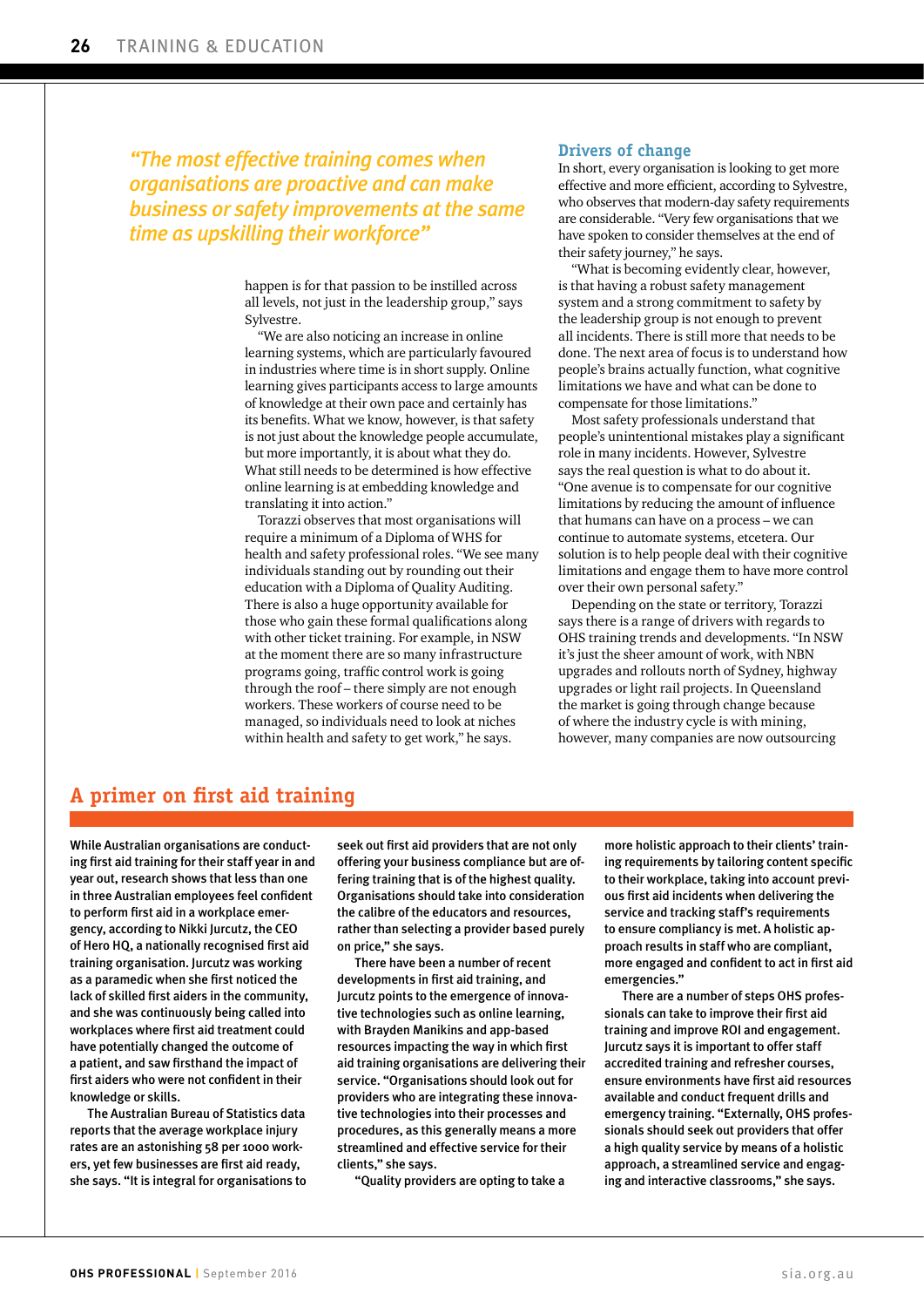work to consultants. Downturns are also a great opportunity to take some time out to upskill again, whether that be through vocational training or tertiary," he says.

"Since the WHS Act came in there have been many, many compliance training requirements, and of course we are still a long way from harmonisation. Victoria and Western Australia still have OHS Acts, whereas the rest of the country has moved on to WHS. The average person on the street still refers to health and safety as OHS."

#### **Improving ROI and engagement**

In improving return on OHS training investment, Torazzi says the first step is to identify the business' training needs and what the business outcomes will be. "Research the chosen provider to ensure you are getting quality training – not all organisations are equal. For organisations big enough, make sure you have an organisational training plan in place to ensure that you are not exposed to risk operationally as well as at a compliance level," he says.

"Overall, explain to your staff why they are getting the chosen training and what the benefits are to them personally as well as the organisation. There are still many government-assisted or -subsidised programs running around the country for organisations as well as for individuals. Make

sure you ask your registered training organisation what the current opportunities are."

Sylvestre says it is particularly important to understand how people function in order to facilitate any performance improvement. The important thing to note here is that brain functionality is not about psychology, it is about biology, he says. "We are what we are because we evolved from our ancestors, and that process fine-tuned the traits that were useful for our survival. We believe that engaging people to take more control of their own personal safety is the next step for safety professionals. It is not as easy as writing a new procedure or designing a new form, but it is more worthwhile because it teaches the skills required to engage personally with people," says Sylvestre.

"But the platform for engagement also has to be valid – that's why the focus has to be WIIFM. We advocate skills that help people to stay safer not just in the workplace but also outside of the workplace, where for most of us we are far more likely to get injured. Australian statistics show that we are up to 20 times more likely to become a fatality outside of work. When safety training is conducted, we need to have the skills to engage personally with people about something that is important to them. If we don't, we are not going to change what they do and safety performance will be what it has always been."

## **Fully accredited and completely online**

ECU's Master of Occupational Health and Safety, and Graduate Diploma of Occupational Health and Safety have been accredited by the Australian OHS Education Accreditation Board (AOHSEAB). These courses are designed for OHS professionals who wish to expand upon their existing knowledge and enhance their career opportunities.

Throughout these courses, students design and implement an OHS management system; investigate, analyse and synthesise OHS legislation; critically review the risk management processes; use creativity and initiative in the analysis of workplace needs, and much more.

Courses are available to study online both part-time and full-time, offering you flexible study options. What's more, ECU offers a Graduate Certificate in Occupational Health and Safety, and a Master of Occupational Hygiene and Toxicology which is accredited by the Australian Institute of Occupational Hygienists (AIOH) and the British Occupational Hygiene Society (BOHS).

#### **Apply for Occupational Health and Safety ecugetready.com.au**

ECU. That's how university should be.





303ML ECU12349 | CRICOS IPC 00279B